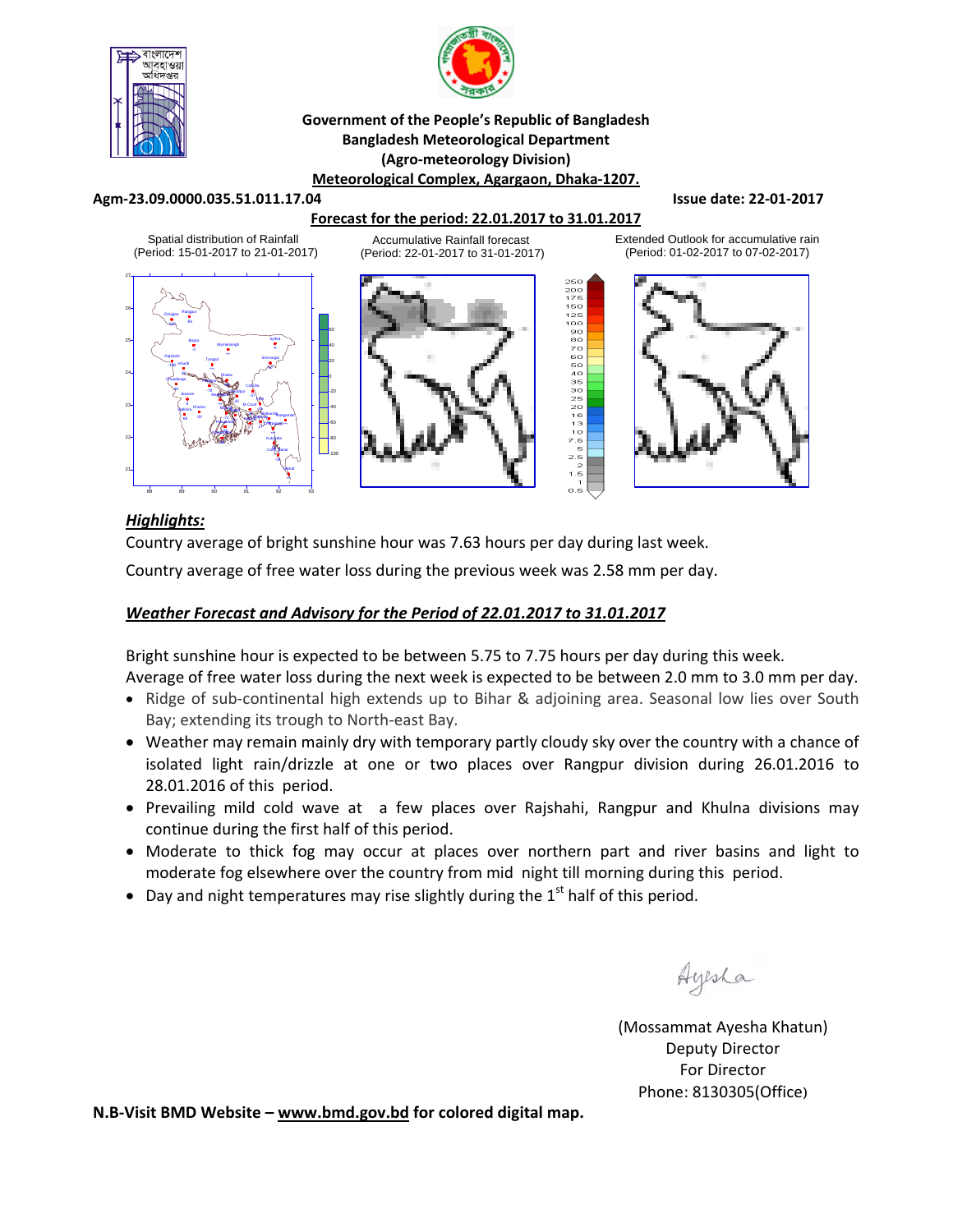

গণপ্রজাতন্ত্রা বাংলাদেশ সরকার বাংলাদেশ আবহাওয়া অধিদপ্তর কৃষি আবহাওয়া মহাশাখা আবহাওয়া ভবন, আগরগাঁও, ঢাকা-১২০৭।

# **Bengali Version** পূৰ্বাভাস, সময়: **২২-০১-২০১৭ থেকে ৩১-০১-২০১৭**

Spatial distribution of Rainfall (Period: 15-01-2017 to 21-01-2017)



Accumulative Rainfall forecast (Period: 22-01-2017 to 31-01-2017)



Extended Outlook for accumulative rain (Period: 01-02-2017 to 07-02-2017)



প্ৰধান বৈশিষ্ট্য সম<del>ূ</del>হঃ-

গত সপ্তাহে দেশের দৈনিক উজ্জল সূর্যকিরণ কালের গড় ৭.৬৩ ঘন্টা ছিল । গত সপ্তাহে দেশের দৈনিক বাষ্পীভবনের গড় ২.৫৮ মিঃ মিঃ ছিল।

# <u>আবহাওয়ার পূর্বাভাসঃ- ২২-০১-২০১৭ থেকে ৩১-০১-২০১৭ ইং পর্যন্ত।</u>

এ সপ্তাহে দৈনিক উজ্জুল সূর্য কিরণ কাল ৫.৭৫ থেকে ৭.৭৫ ঘন্টার মধ্যে থাকতে পারে ।

আগামী সপ্তাহের বাষ্পীভবনের দৈনিক গড় ২.০০ মিঃ মিঃ থেকে ৩.০০ মিঃমিঃ থাকতে পারে।

- $\bullet$  উপ-মহাদেশীয় উচ্চচাপ বলয়ের বর্ধিতাংশ বিহার ও তৎসংলগ্ন এলাকা পর্যন্ত বিস্তৃত। মৌসুমী লঘুচাপ দক্ষিণ *বঙ্গোপসাগরে অবস্থান করছে, যার বর্ধিতাংশ উত্তর-পূর্ব বঙ্গোপসাগর পর্যন্ত বিস্তৃত রয়েছে।*
- এ সময়ে আকাশ অস্থায়ীভাবে আংশিক মেঘলাসহ সারাদেশের আবহাওয়া প্রধানতঃ শুষ্ক থাকতে পারে । সেই সাথে ২৬-০১-২০১৬ থেকে ২৮-০১-২০১৬ খ্রিঃ পর্যন্ত রংপুর বিভাগের দুই এক স্থানে বিছিন্নভাবে হাল্কা বৃষ্টি/গুড়িগুড়ি বৃষ্টিপাতের সম্ভাবনা রয়েছে।
- এ সময়ের প্রথমার্ধে বিরাজমান মৃদু শৈত্য প্রবাহ রাজশাহী, রংপুর এবং খুলনা বিভাগের কিছু কিছু স্থানে অব্যাহত থাকতে পারে।
- এ সময়ে মধ্যরাত হতে সকাল পর্যন্ত দেশের উত্তরাঞ্চল ও নদী অববাহিকায় কোথাও কোথাও মাঝারী থেকে ভারী ধরণের কুয়াশা পড়তে পারে এবং দেশের অন্যত্র হাল্কা থেকে মাঝারী কুয়াশা পড়তে পারে।
- এ সময়ে প্রথমার্ধে সারাদেশের দিন ও রাতের তাপমাত্রা সামান্য বৃদ্ধি পেতে পারে।

Ayesha

উপ-পরিচালক পরিচালকের পক্ষে ফোনঃ  $b$ ১৩০৩০ $c($ দপ্তর)

wet `ªt- c~e©vfv‡mi wWwRUvj map ‡`L‡Z visit Kiæb- www.bmd.gov.bd **(‡gvmv¤§r Avqkv LvZzb)**